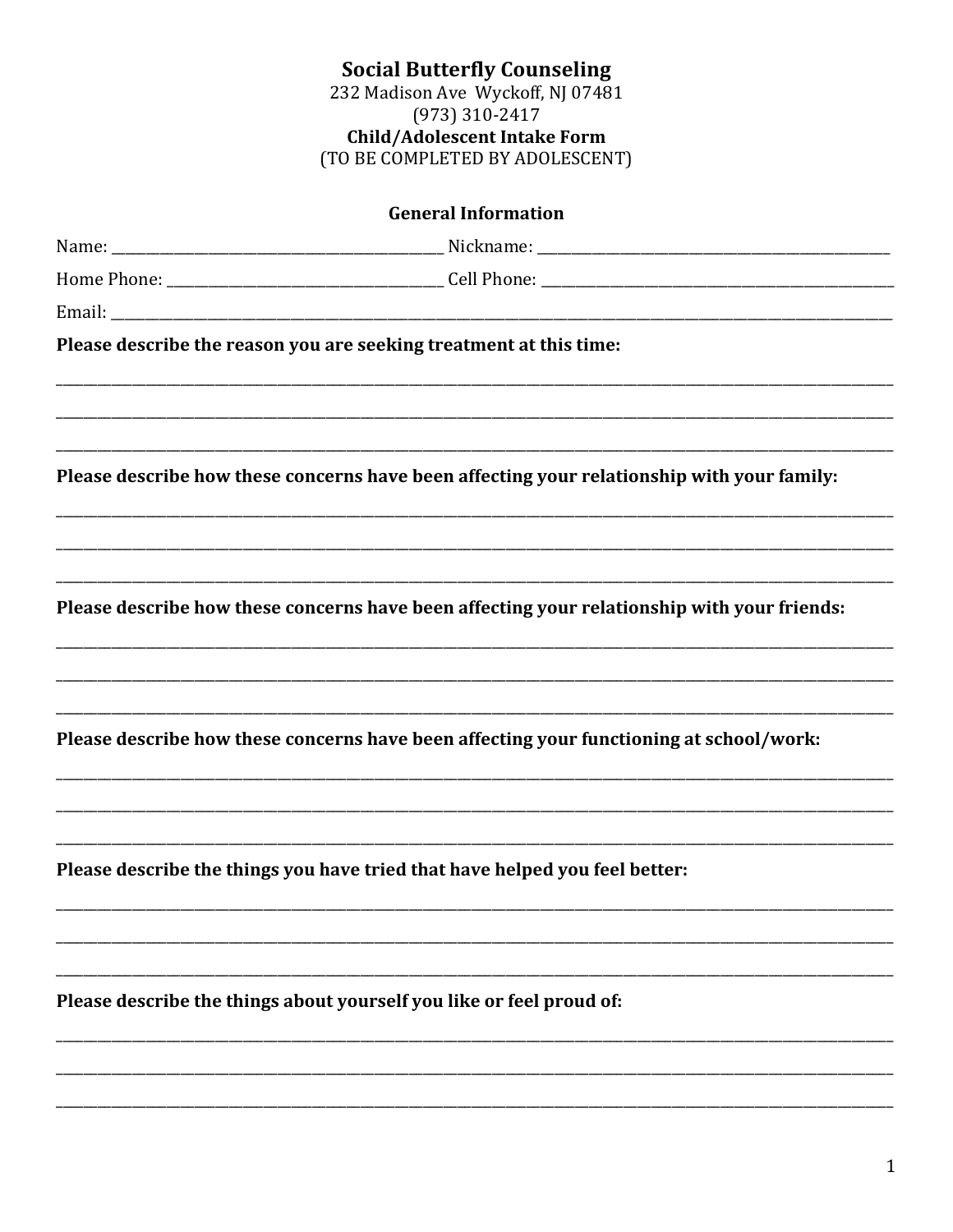Please circle the degree to which you have been experiencing each of the following MOODS, EMOTIONS, or FEELINGS:

|              | Not at all | Mild | Moderate | Severe |
|--------------|------------|------|----------|--------|
| Angry        |            |      |          |        |
| Panicky      |            |      |          |        |
| Depressed    |            |      |          |        |
| Ashamed      |            |      |          |        |
| <b>Bored</b> |            |      |          |        |
| Irritable    |            |      |          |        |
| Fearful      |            |      |          |        |
| Suspicious   |            |      |          |        |
| Empty        |            |      |          |        |
| Lonely       |            |      |          |        |
| Resentful    |            |      |          |        |
| Dependent    |            |      |          |        |
| Confused     |            |      |          |        |
| Guilty       |            |      |          |        |
| Nervous      |            |      |          |        |
| Unmotivated  |            |      |          |        |
| Hopeless     |            |      |          |        |
| Tense        |            |      |          |        |
| Sad          |            |      |          |        |
| Mistrustful  |            |      |          |        |
| Terrified    |            |      |          |        |
| Embarrassed  |            |      |          |        |
| Elated       |            |      |          |        |
| Abandoned    |            |      |          |        |
| Agitated     |            |      |          |        |
| Worried      |            |      |          |        |
| Helpless     |            |      |          |        |
| Grief        |            |      |          |        |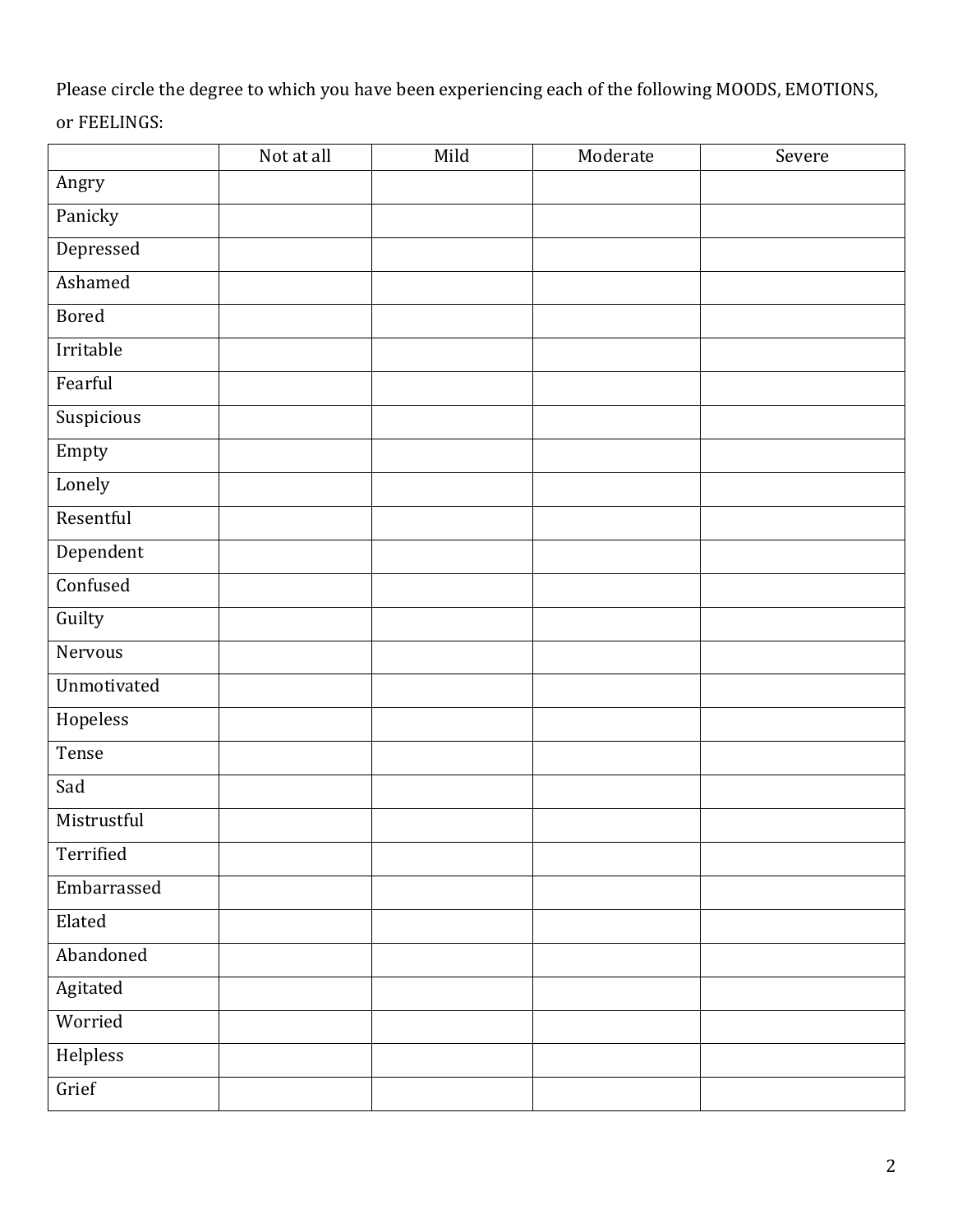## Other (describe)

## Please circle how often you have been bothered by each of the following difficulties with THINKING:

|                                             | Never | Sometimes | <b>Often</b> | Very Often |
|---------------------------------------------|-------|-----------|--------------|------------|
| <b>Concentration difficulties</b>           |       |           |              |            |
| Difficulty remembering things               |       |           |              |            |
| Mind going "blank"                          |       |           |              |            |
| Difficulty making decisions                 |       |           |              |            |
| Difficulty making sound judgements          |       |           |              |            |
| Distractible                                |       |           |              |            |
| Unwanted or intrusive thoughts or images    |       |           |              |            |
| Repetitive thoughts, images, or urges       |       |           |              |            |
| Thoughts of hurting or killing yourself     |       |           |              |            |
| Thoughts of hurting or killing someone else |       |           |              |            |
| Preoccupation with death                    |       |           |              |            |
| Other thinking concerns:                    |       |           |              |            |

Please circle how much you have been bothered by each of the following PHYSICAL REACTIONS:

|                                        | Never | Sometimes | <b>Often</b> | Very Often |
|----------------------------------------|-------|-----------|--------------|------------|
| Shortness of breath or smothering      |       |           |              |            |
| sensations                             |       |           |              |            |
| Nausea, diarrhea, or other abdominal   |       |           |              |            |
| stresses                               |       |           |              |            |
| Trouble swallowing or "lump in throat" |       |           |              |            |
| Muscle tension, aches, or soreness     |       |           |              |            |
| Flushes (not flashes) or chills        |       |           |              |            |
| Dizziness or light-headedness          |       |           |              |            |
| Trouble falling or staying asleep      |       |           |              |            |
| Waking earlier in the morning than you |       |           |              |            |
| normally do                            |       |           |              |            |
| Sweating or cold, clammy hands         |       |           |              |            |
| Fatigue or loss of energy              |       |           |              |            |
| Decrease in appetite                   |       |           |              |            |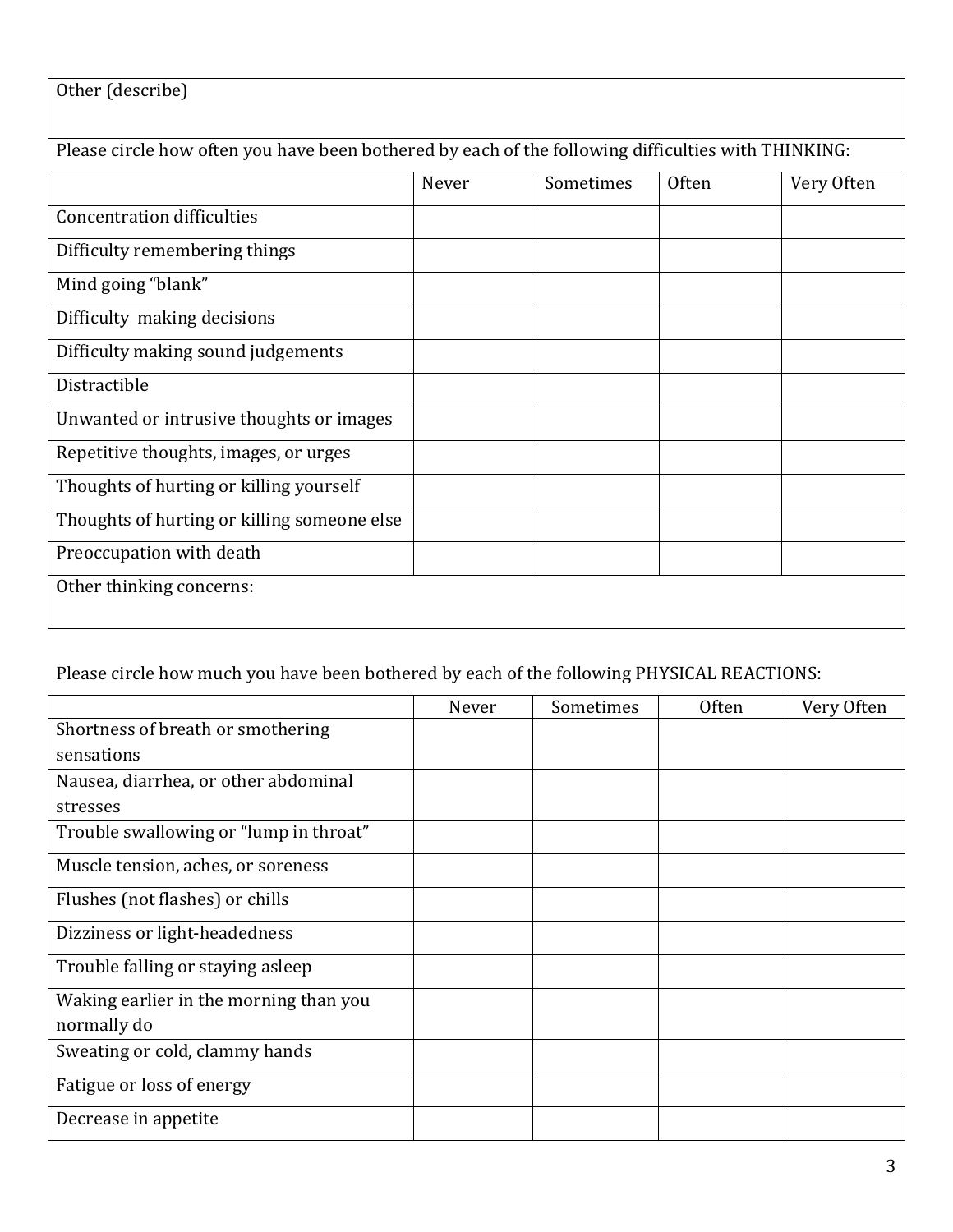| Weight loss                            |  |  |
|----------------------------------------|--|--|
| Decreased need for sleep               |  |  |
| Numbness or tingling sensations        |  |  |
| Weepiness or crying                    |  |  |
| Palpitations or accelerated heart rate |  |  |
| Headaches                              |  |  |
| Increase in appetite                   |  |  |
| Weight gain                            |  |  |
| Increased need for sleep               |  |  |
| Chest pains or discomfort              |  |  |
| Physical problems (impaired physical   |  |  |
| functioning, physical pain, etc.)      |  |  |
| Other physical reactions:              |  |  |
|                                        |  |  |

Please circle how much you have been experiencing each of the following reactions:

|                                               | Never | Sometimes | <b>Often</b> | Very Often |
|-----------------------------------------------|-------|-----------|--------------|------------|
| Feeling as if things were not real            |       |           |              |            |
| Feeling little or no interest in things       |       |           |              |            |
| Feeling little or no pleasure from activities |       |           |              |            |
| Having nightmares or distressing dreams       |       |           |              |            |
| Problems with sexual functioning              |       |           |              |            |
| Feeling detatched from (or as if an observer  |       |           |              |            |
| of) your own mind or body                     |       |           |              |            |
| Feelings of inadequacy or worthlessness       |       |           |              |            |
| Feeling like you want to beat or harm         |       |           |              |            |
| someone                                       |       |           |              |            |
| Wanting to avoid certain people, places,      |       |           |              |            |
| things, or activities                         |       |           |              |            |
| Social withdrawal                             |       |           |              |            |
| Temper outbursts                              |       |           |              |            |
| Excessively checking things, counting         |       |           |              |            |
| things, washing, or other repetitive actions  |       |           |              |            |
| you feel you must perform                     |       |           |              |            |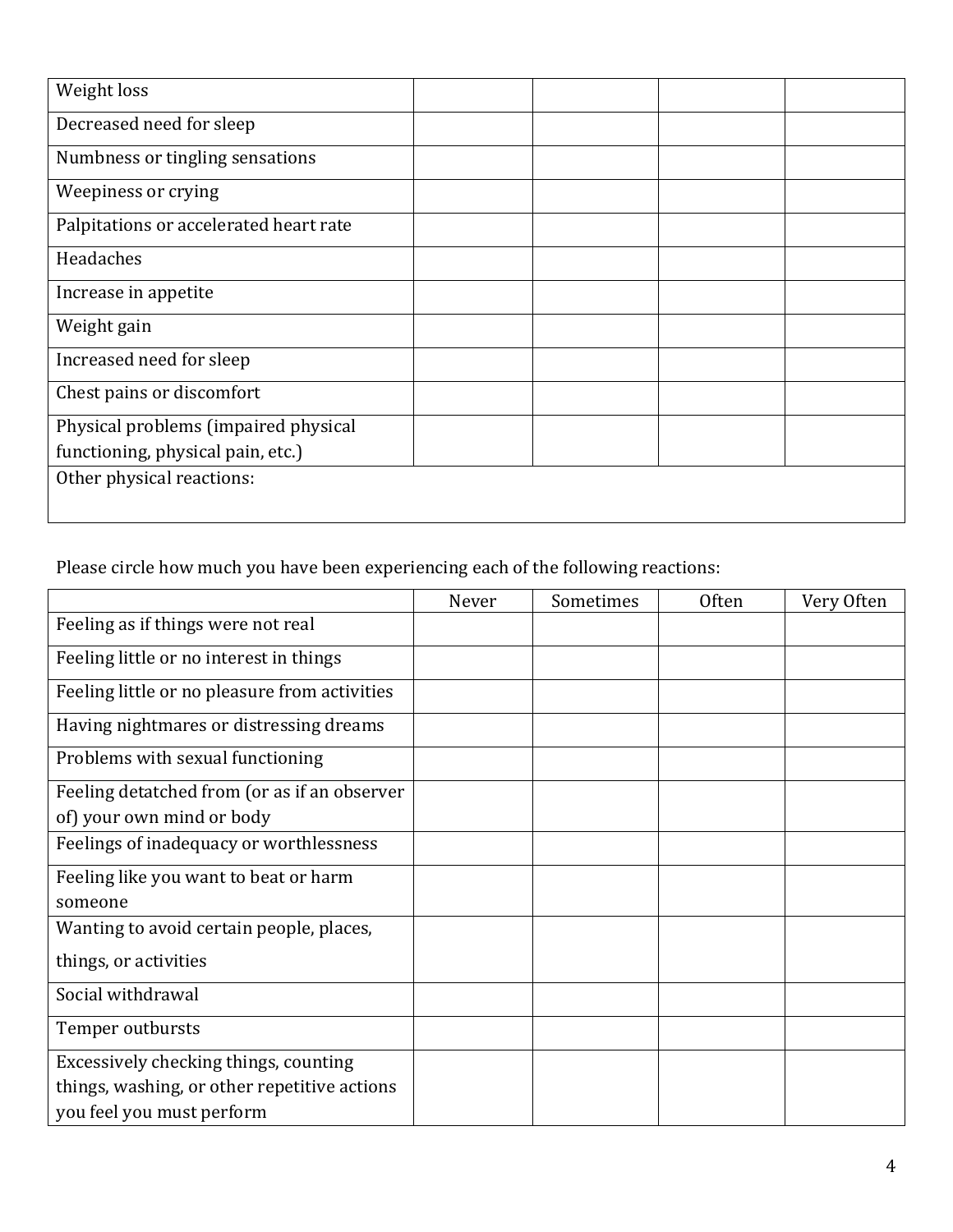| Having strange and peculiar experiences |  |  |
|-----------------------------------------|--|--|
| (for example: hearing voices, seeing)   |  |  |
| shadows or images, etc.)                |  |  |

Please place a checkmark in the appropriate box for each of the following:

| Have you ever                                                 | <b>Present</b> | Past | <b>Never</b> |
|---------------------------------------------------------------|----------------|------|--------------|
| Purposely injured yourself without suicidal intent (cut, hit, |                |      |              |
| burned, etc.)                                                 |                |      |              |
| Seriously considered attempting suicide                       |                |      |              |
| Made a suicide attempt                                        |                |      |              |
| Considered seriously injuring another person                  |                |      |              |
| Intentionally injuring another person                         |                |      |              |
| Had unwanted sexual contact or experiences                    |                |      |              |
| Experienced harassing, controlling, or abusive behavior       |                |      |              |
| from another person (friend, family member, partner,          |                |      |              |
| authority figure)                                             |                |      |              |
| Been hit, punched, slapped, kicked, or otherwise              |                |      |              |
| physically hurt by another person (friend, family member,     |                |      |              |
| partner, authority figure) with cruel or malicious intent     |                |      |              |